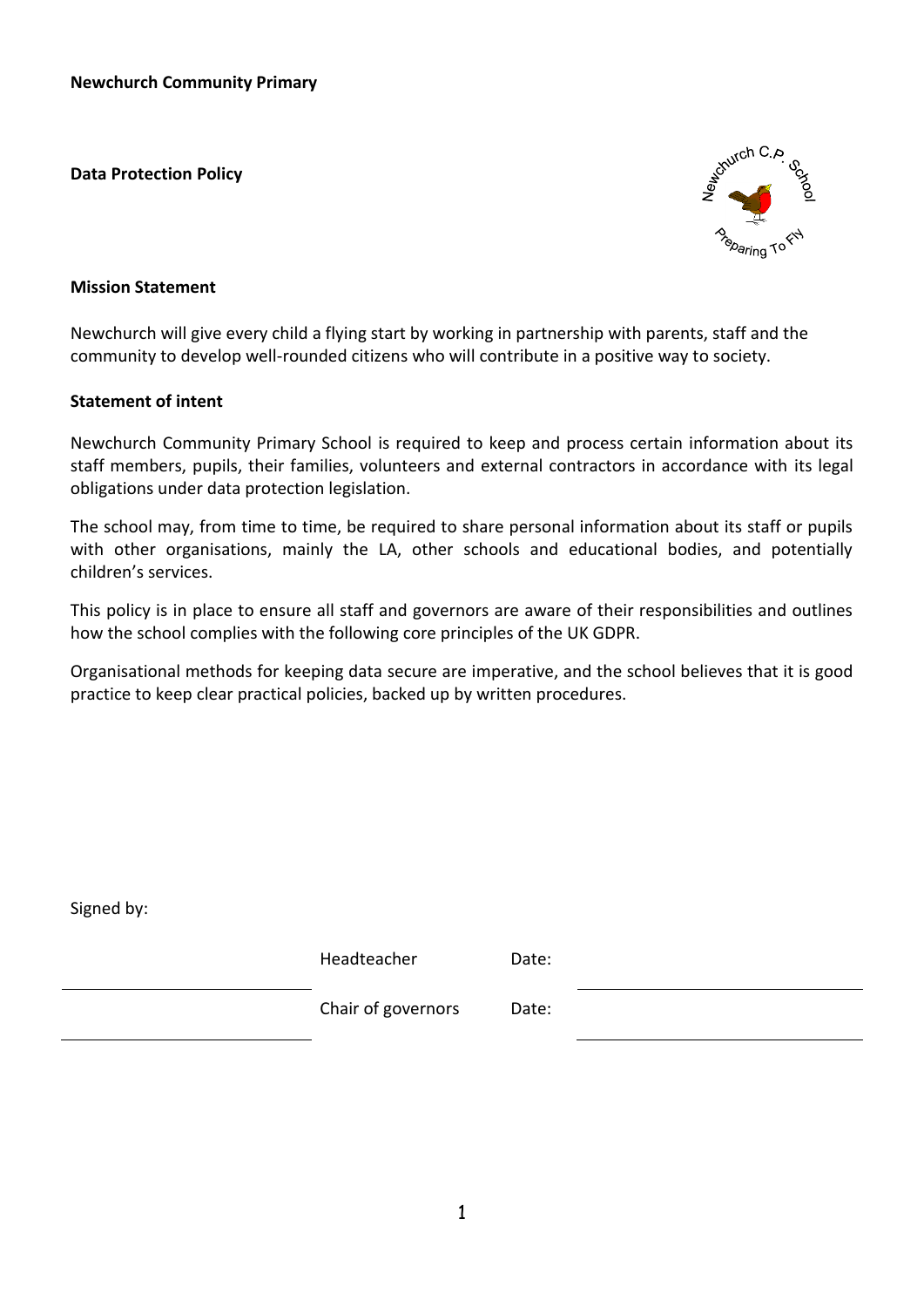## **1. Legal framework**

This policy has due regard to all relevant legislation and statutory guidance including, but not limited to, the following:

- The General Data Protection Regulation
- The Freedom of Information Act 2000
- The Education (Pupil Information) (England) Regulations 2005 (as amended in 2018)
- The Education (Pupil Information) (England) Regulations 2005 (as amended in 2016)
- The Freedom of Information and Data Protection (Appropriate Limit and Fees) Regulations 2004
- The School Standards and Framework Act 1998
- The Data Protection Act 2018
- Protection of Freedoms Act

This policy also has regard to the following guidance:

- Information Commissioner's Office (ICO) (2018) 'Guide to the General Data Protection Regulation (GDPR)'
- DfE (2018) 'Data protection: a toolkit for schools'
- ICO (2012) 'IT asset disposal for organisations'

This policy will be implemented in conjunction with the following other school policies:

- Data and E-security Breach Prevention and Management Policy
- Freedom of Information Policy
- Surveillance and CCTV Policy
- Safeguarding and Child Protection Policy
- Records Management Policy

### **2. Applicable data**

For the purpose of this policy, 'personal data' refers to information that relates to an identifiable, living individual, including information such as an online identifier, e.g. an IP address. The UK GDPR applies to both automated personal data and to manual filing systems, where personal data is accessible according to specific criteria, as well as to chronologically ordered data and pseudonymised data, e.g. key-coded.

'Sensitive personal data' is referred to in the UK GDPR as 'special categories of personal data', and is defined as:

- Genetic data.
- Biometric data.
- Data concerning health.
- Data concerning a person's sex life.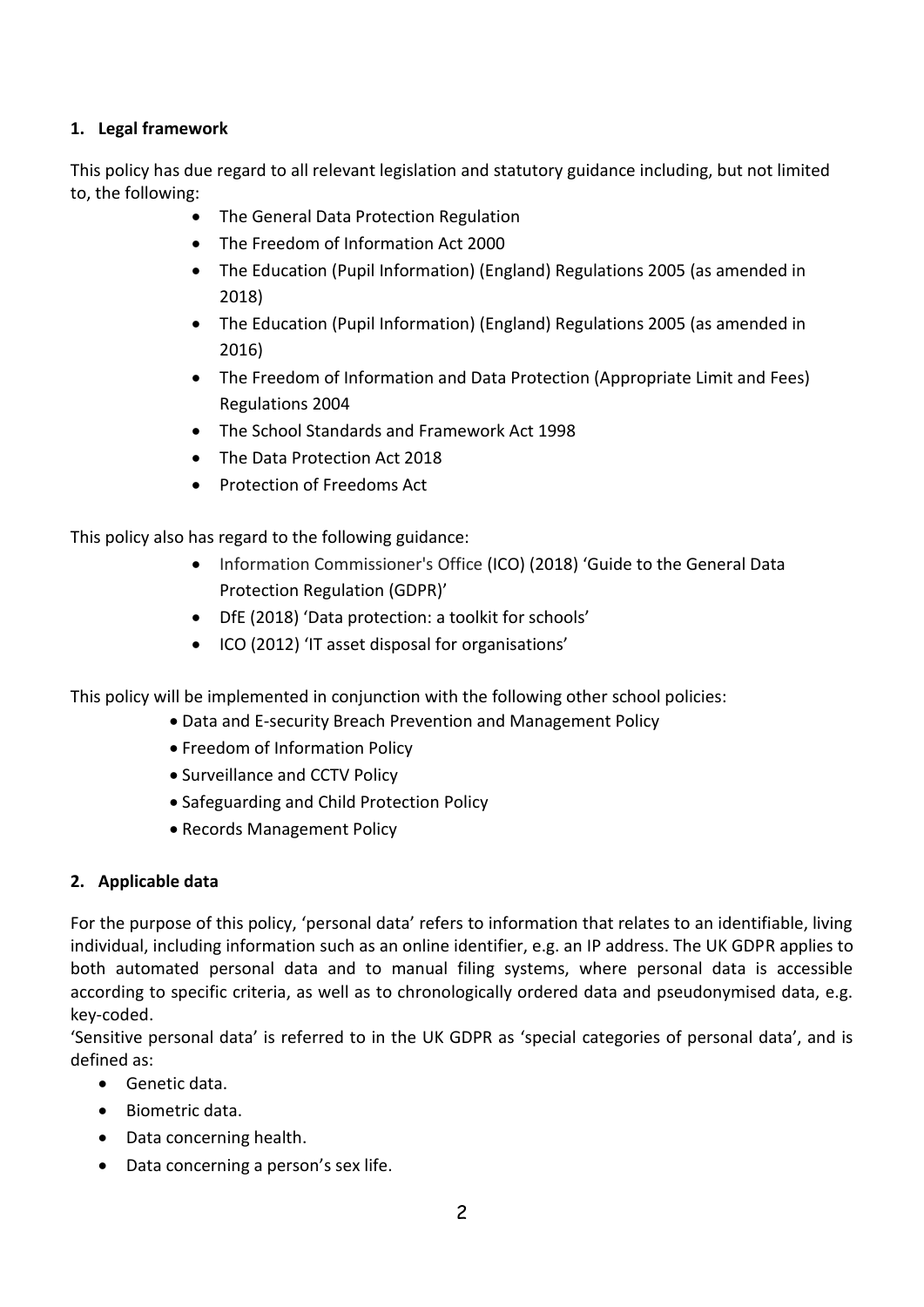- Data concerning a person's sexual orientation.
- **Personal data which reveals:** 
	- Racial or ethnic origin.
	- Political opinions.
	- Religious or philosophical beliefs.
	- Trade union membership.
	- Principles.

'Sensitive personal data' does not include data about criminal allegations, proceedings or convictions. In the case of criminal offence data, schools are only able to process this if it is either:

- Under the control of official authority; or
- Authorised by domestic law.

The latter point can only be used if the conditions of the reason for storing and requiring the data fall into one of the conditions below:

• The processing is necessary for the purposes of performing or exercising obligations or rights which are imposed or conferred by law on the controller of the data subject in connection with employment, social security, social protection, health or social care purposes, public health and research.

In accordance with the requirements outlined in the UK GDPR, personal data will be:

- Processed lawfully, fairly and in a transparent manner in relation to individuals.
- Collected for specified, explicit and legitimate purposes and not further processed in a manner that is incompatible with those purposes; further processing for archiving purposes in the public interest, scientific or historical research purposes or statistical purposes shall not be considered to be incompatible with the initial purposes.
- Adequate, relevant and limited to what is necessary in relation to the purposes for which they are processed.
- Accurate and, where necessary, kept up-to-date; every reasonable step must be taken to ensure that personal data that are inaccurate, having regard to the purposes for which they are processed, are erased or rectified without delay.
- Kept in a form which permits identification of data subjects for no longer than is necessary for the purposes for which the personal data are processed; personal data may be stored for longer periods, insofar as the personal data will be processed solely for archiving purposes in the public interest, scientific or historical research purposes or statistical purposes, subject to implementation of the appropriate technical and organisational measures required by the UK GDPR in order to safeguard the rights and freedoms of individuals.
- Processed in a manner that ensures appropriate security of the personal data, including protection against unauthorised or unlawful processing and against accidental loss, destruction or damage, using appropriate technical or organisational measures.

The UK GDPR also requires that "the controller shall be responsible for, and able to demonstrate, compliance with" the above principles.

# **3. Accountability**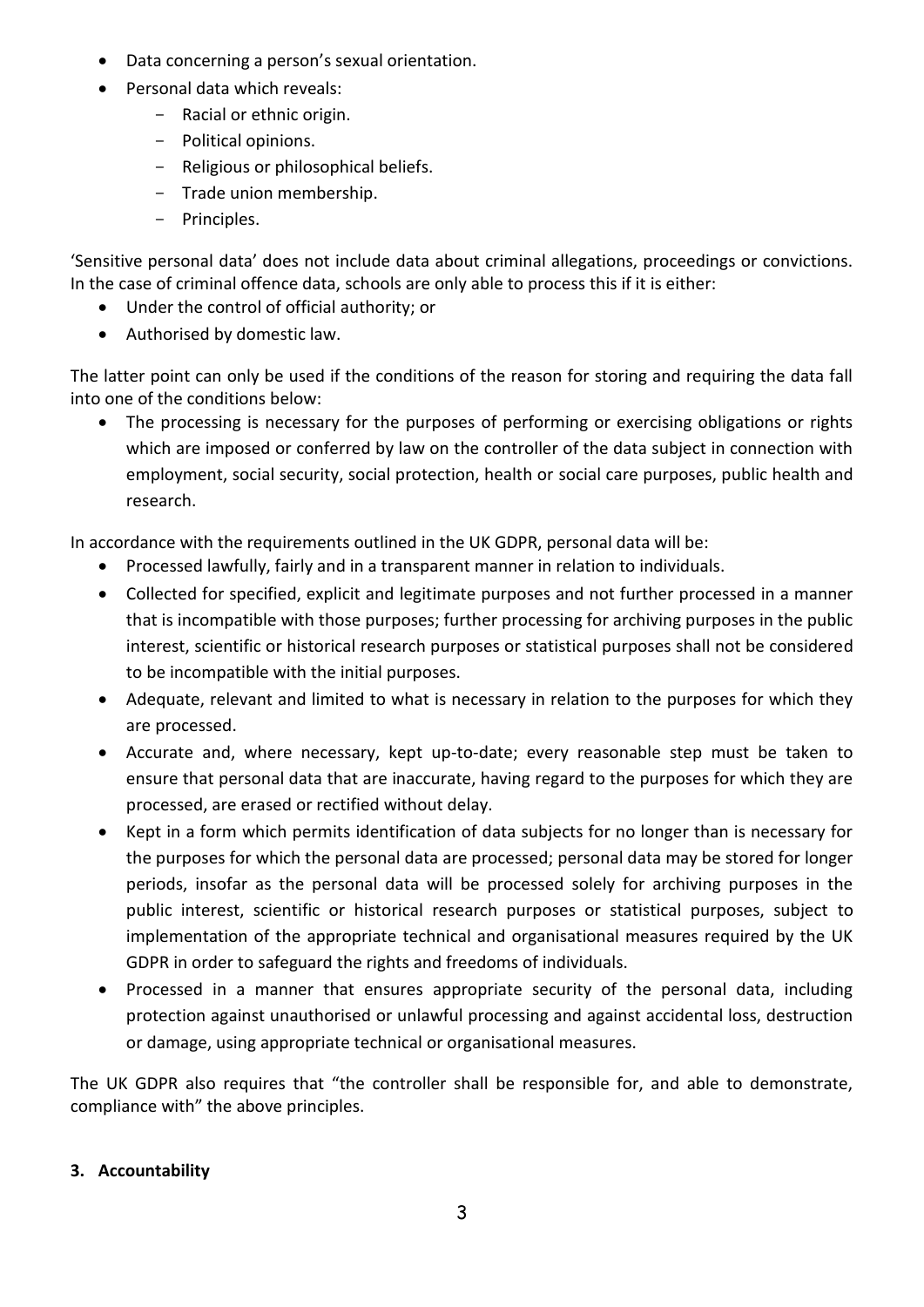The school will implement appropriate technical and organisational measures to demonstrate that data is processed in line with the principles set out in the UK GDPR, and will provide comprehensive, clear and transparent privacy policies.

Records of activities relating to higher risk processing will be maintained, such as the processing of activities that:

- Are not occasional.
- Could result in a risk to the rights and freedoms of individuals.
- Involve the processing of special categories of data or criminal conviction and offence data.

Internal records of processing activities will include the following:

- Name and details of the organisation
- Purpose(s) of the processing
- Description of the categories of individuals and personal data
- Retention schedules
- Categories of recipients of personal data
- Description of technical and organisational security measures
- Details of transfers to third countries, including documentation of the transfer mechanism safeguards in place

The school will also document other aspects of compliance with the UK GDPR and Data Protection Act where this is deemed appropriate in certain circumstances by the DPO, including the following:

- Information required for privacy notices, e.g. the lawful basis for the processing
- Records of consent
- Controller-processor contracts
- The location of personal data
- Data Protection Impact Assessment (DPIA) reports
- Records of personal data breaches

The school will implement measures that meet the principles of data protection by design and data protection by default, such as:

- Minimising the processing of personal data.
- Pseudonymising personal data as soon as possible.
- Ensuring transparency in respect of the functions and processing of personal data.
- Allowing individuals to monitor processing.
- Continuously creating and improving security features.

Data Protection Impact Assessments (DPIAs) will be used to identify and reduce data protection risks, where appropriate.

# **4. Data protection officer (DPO)**

Schools are required to appoint a DPO who will be the central point of contact for all data subjects and others in relation to matters of data protection. The DPO at Newchurch is Jayne Narraway (Headteacher).

A DPO will be appointed in order to: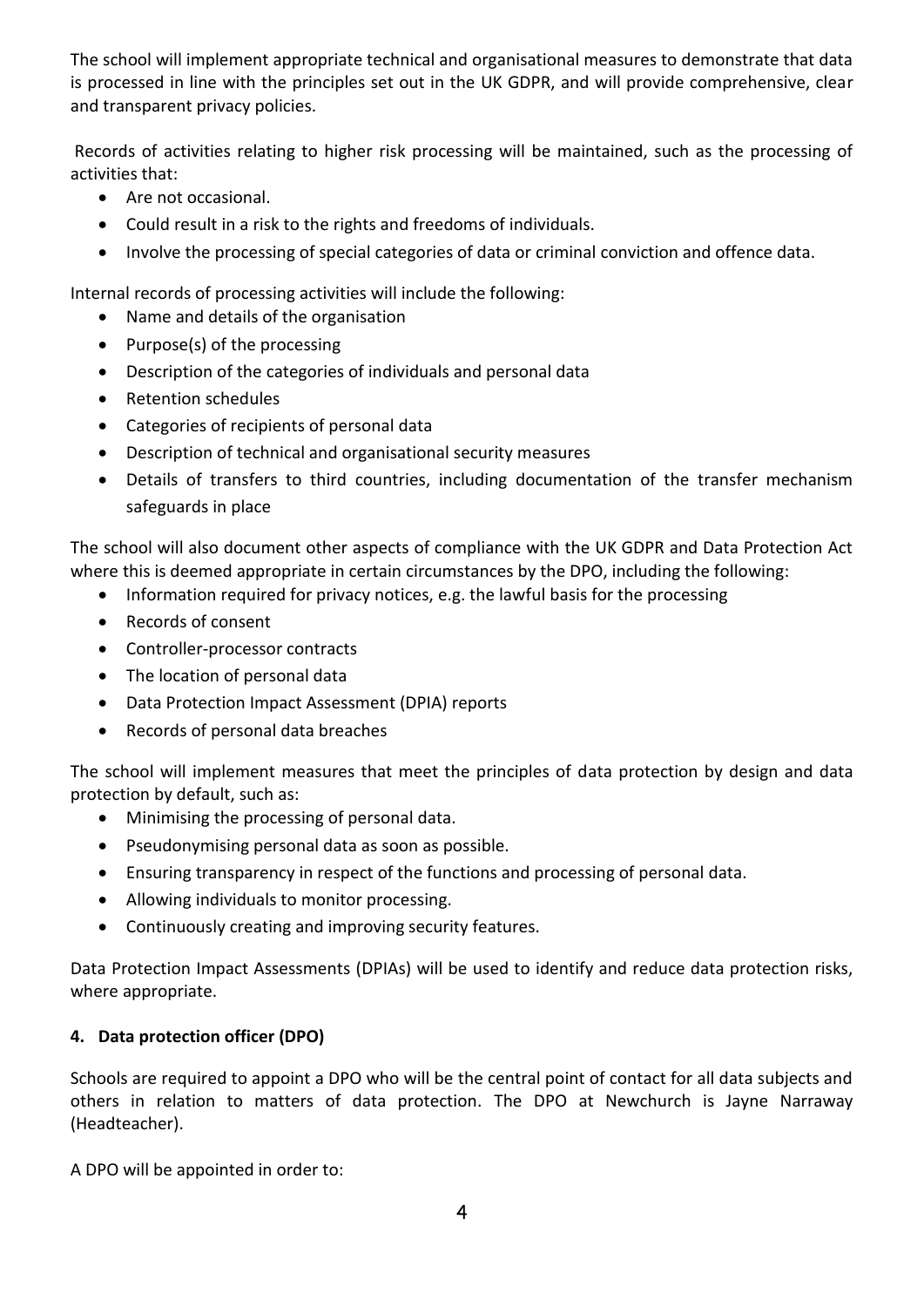- Inform and advise the school and its employees about their obligations to comply with the UK GDPR and other data protection laws.
- Monitor the school's compliance with the UK GDPR and other laws, including managing internal data protection activities, advising on DPIAs, conducting internal audits, and providing the required training to staff members.
- Cooperate with the ICO and act as the first point of contact for the ICO and for individuals whose data is being processed.

The DPO is responsible for:

- Coordinating a proactive and preventative approach to data protection.
- Calculating and evaluating the risks associated with the school's data processing.
- Having regard to the nature, scope, context, and purposes of all data processing.
- Prioritising and focussing on more risky activities, e.g. where special category data is being processed.
- Promoting a culture of privacy awareness throughout the school community.
- Carrying out ad hoc reviews of data practices to ensure staff understand and are acting in accordance with relevant data protection laws.

The individual appointed as DPO will have professional experience and be highly knowledgeable about data protection law, particularly that in relation to schools. An existing employee will be appointed to the role of DPO provided that their duties are compatible with the duties of the DPO and do not lead to a conflict of interests.

The DPO will operate independently and will not be dismissed or penalised for performing their duties. Sufficient resources and appropriate access will be provided to the DPO to enable them to meet their UK GDPR obligations.

The DPO will report to the highest level of management at the school, which is the governing board. Staff will ensure that they involve the DPO in all data protection matters closely and in a timely manner.

## **5. Lawful processing**

The legal basis for processing data will be identified and documented prior to data being processed. Under the UK GDPR, data will be lawfully processed under the following conditions:

- The consent of the data subject has been obtained
- Processing is necessary for a contract held with the individual, or because they have asked the school to take specific steps before entering into a contract
- Processing is necessary for compliance with a legal obligation (not including contractual obligations)
- Processing is necessary for the performance of a task carried out in the public interest or in the exercise of official authority vested in the controller
- Processing is necessary for protecting vital interests of a data subject or another person, i.e. to protect someone's life
- Processing is necessary for the purposes of legitimate interests pursued by the controller or a third party, except where such interests are overridden by the interests, rights or freedoms of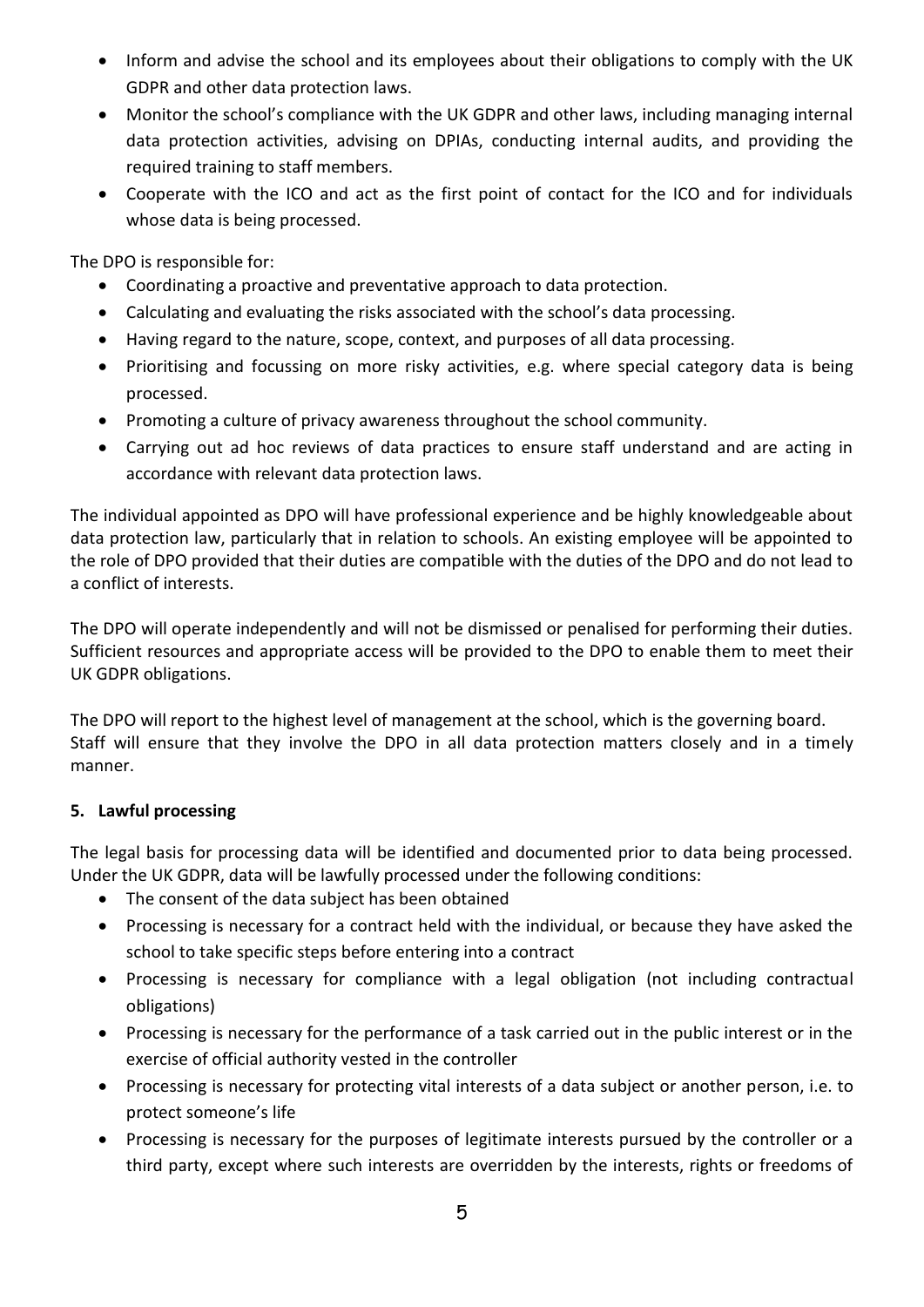the data subject – this condition is not available to processing undertaken by the school in the performance of its tasks

The school will only process personal data without consent where any of the above purposes cannot reasonably be achieved by other, less intrusive means or by processing less data.

Sensitive data will only be processed under the following conditions:

- Explicit consent of the data subject
- Processing carried out by a not-for-profit body with a political, philosophical, religious or trade union aim provided the processing relates only to members or former members (or those who have regular contact with it in connection with those purposes) and provided there is no disclosure to a third party without consent
- Processing relates to personal data manifestly made public by the data subject
- Processing is necessary for:
	- Carrying out obligations under employment, social security or social protection law, or a collective agreement
	- Protecting the vital interests of a data subject or another individual where the data subject is physically or legally incapable of giving consent
	- The establishment, exercise or defence of legal claims or where courts are acting in their judicial capacity
	- Reasons of substantial public interest with a basis in law which is proportionate to the aim pursued and which contains appropriate safeguards
	- The purposes of preventative or occupational medicine, for assessing the working capacity of the employee, medical diagnosis, the provision of health or social care or treatment or management of health or social care systems and services with a basis in law
	- Reasons of public interest in the area of public health, such as protecting against serious cross-border threats to health or ensuring high standards of healthcare and of medicinal products or medical devices
	- Archiving purposes in the public interest, or scientific and historical research purposes or statistical purposes in accordance with a basis in law

When none of the above apply, consent will be obtained by the data subject to the processing of their special category personal data.

For personal data to be processed fairly, data subjects must be made aware:

- That the personal data is being processed.
- Why the personal data is being processed.
- What the lawful basis is for that processing.
- Whether the personal data will be shared, and if so, with whom.
- The existence of the data subject's rights in relation to the processing of that personal data.
- The right of the data subject to raise a complaint with the ICO in relation to any processing.

There may be circumstances where it is considered necessary to process personal data or special category personal data in order to protect the vital interests of a data subject. This may include medical emergencies where it is not possible for the data subject to give consent to the processing. In such circumstances, the DPO will be consulted and a decision made only after seeking further clarification.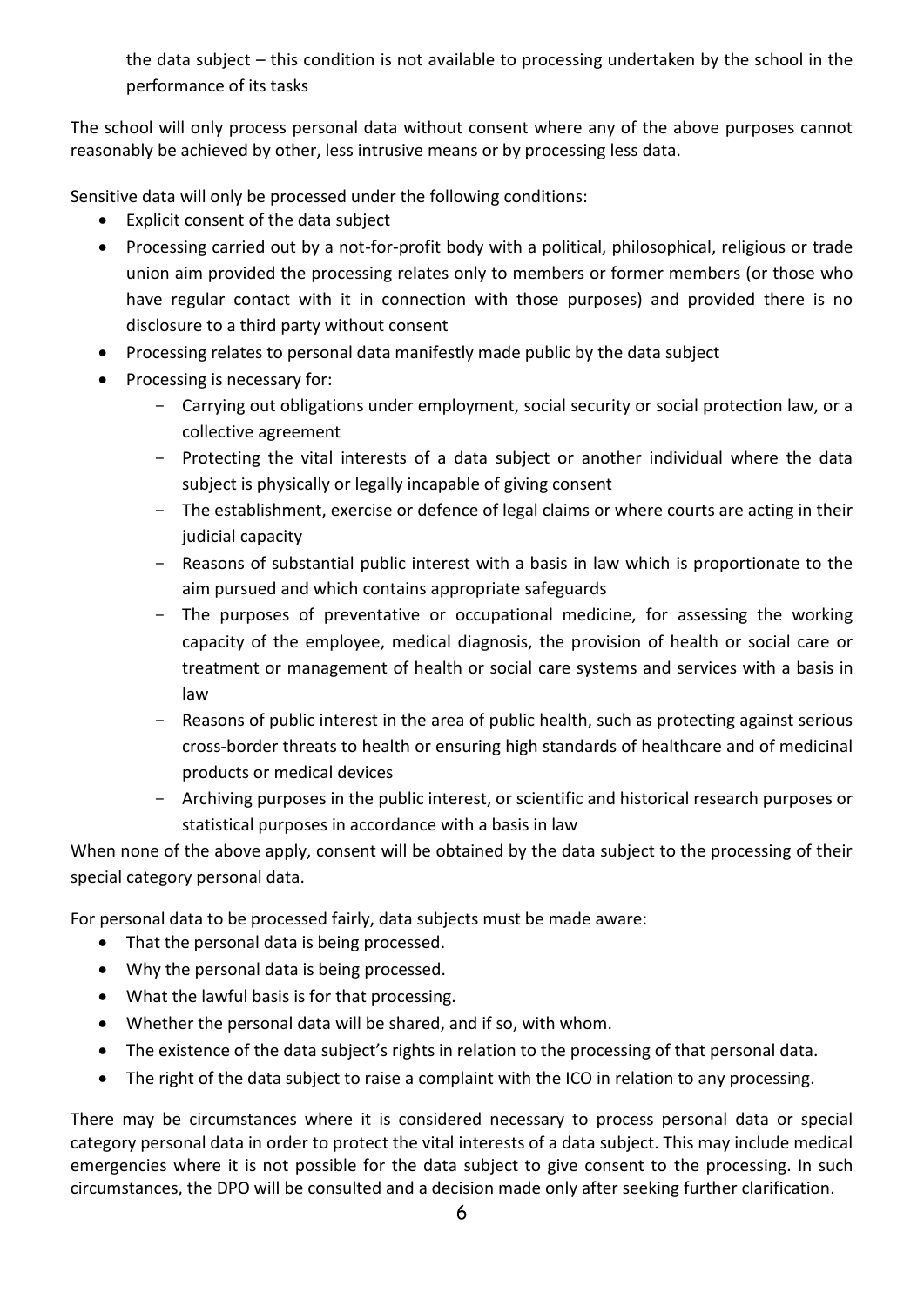Where the school relies on:

- 'Performance of contract' to process a child's data, the school considers the child's competence to understand what they are agreeing to, and to enter into a contract.
- 'Legitimate interests' to process a child's data, the school takes responsibility for identifying the risks and consequences of the processing, and puts age-appropriate safeguards in place.
- Consent to process a child's data, the school ensures that the requirements outlined in section 6 are met, and the school does not exploit any imbalance of power in the relationship between the school and the child.

## **6. Consent**

Consent must be a positive indication expressly confirmed in words. It cannot be inferred from silence, inactivity, a positive action without words or pre-ticked boxes. Consent will only be accepted where it is freely given, specific, informed and an unambiguous indication of the individual's wishes. Consent can be withdrawn by the individual at any time.

Where consent is given, a record will be kept documenting how and when consent was given, and what the data subject was told.

The school ensures that consent mechanisms meet the standards of the UK GDPR. Where the standard of consent cannot be met, an alternative legal basis for processing the data must be found, or the processing must cease. Consent accepted under the DPA will be reviewed to ensure it meets the standards of the UK GDPR; however, acceptable consent obtained under the DPA will not be reobtained.

When pupils and staff join the school, the staff member or pupil (or, where appropriate, pupil's parent) will be required to complete a consent form for personal data use. This consent form deals with the taking and use of photographs and videos, amongst other things. Where appropriate, third parties may also be required to compete a consent form.

Where the school opts to provide an online service directly to a child, the child is aged 13 or over, and the consent meets the requirements outlined above, the school obtains consent directly from that child; otherwise, consent is obtained from whoever holds parental responsibility for the child, except where the processing is related to preventative or counselling services offered directly to children. In all other instances with regards to obtaining consent, an appropriate age of consent is considered by the school on a case-by-case basis, taking into account the requirements outlined above.

## **7. The right to be informed**

Adults and children have the same right to be informed about how the school uses their data.

The privacy notices supplied to individuals, including children, in regard to the processing of their personal data will be written in clear, plain, age-appropriate language which is concise, transparent, easily accessible and free of charge.

In relation to data obtained both directly from the data subject and not obtained directly from the data subject, the following information will be supplied within the privacy notice: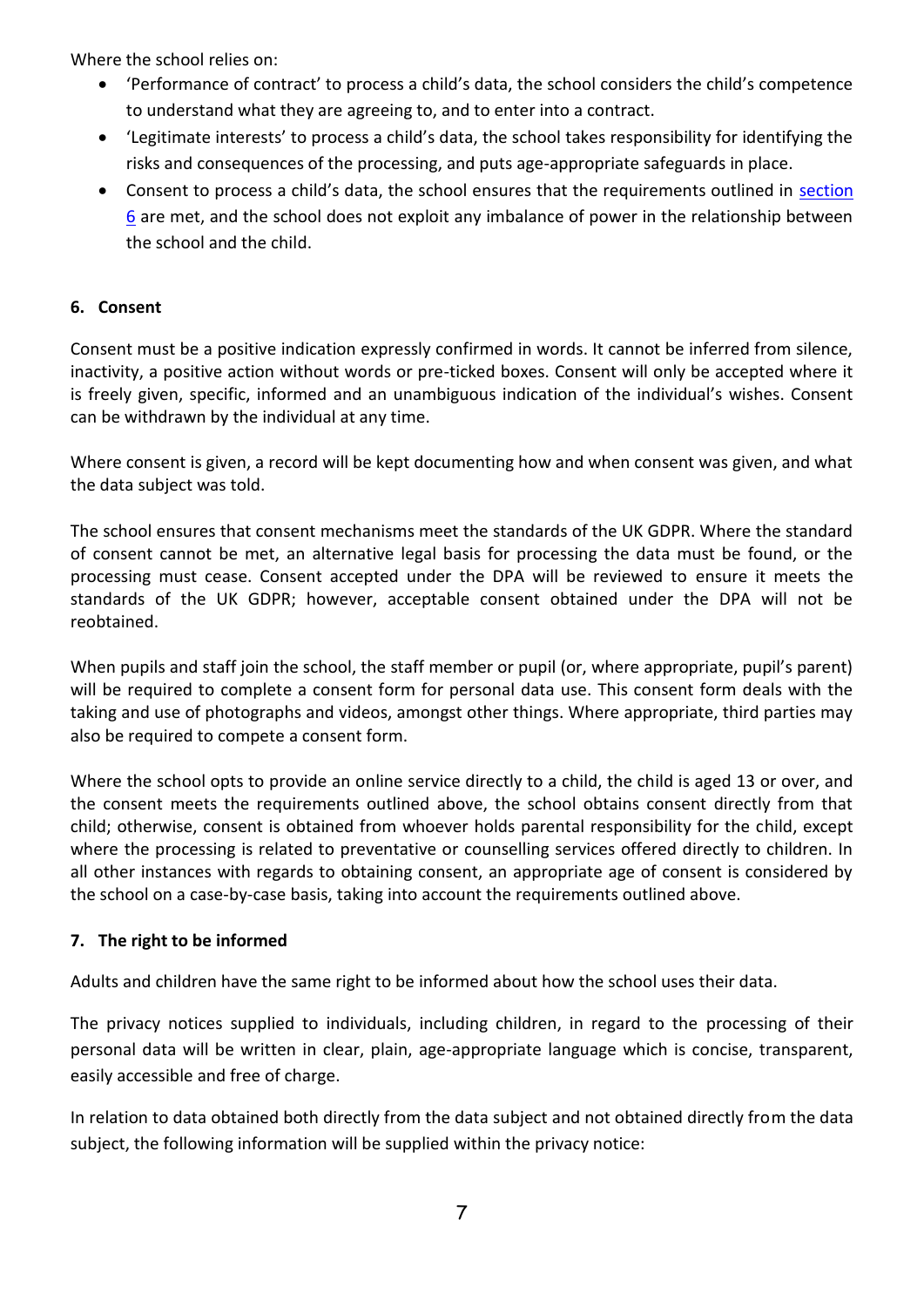- The identity and contact details of the controller (and where applicable, the controller's representative) and the DPO.
- The purpose of, and the legal basis for, processing the data.
- The legitimate interests of the controller or third party.
- Any recipient or categories of recipients of the personal data.
- Details of transfers to third countries and the safeguards in place.
- The retention period of criteria used to determine the retention period.
- The existence of the data subject's rights, including the right to: —Withdraw consent at any time. —Lodge a complaint with a supervisory authority.
- The existence of automated decision making, including profiling, how decisions are made, the significance of the process and the consequences.

Where data is obtained directly from the data subject, information regarding whether the provision of personal data is part of a statutory or contractual requirement, as well as any possible consequences of failing to provide the personal data, will be provided.

Where data is not obtained directly from the data subject, information regarding the categories of personal data that the school holds, the source that the personal data originates from and whether it came from publicly accessible sources, will be provided.

For data obtained directly from the data subject, this information will be supplied at the time the data is obtained.

In relation to data that is not obtained directly from the data subject, this information will be supplied:

- Within one month of having obtained the data.
- If disclosure to another recipient is envisaged, at the latest, before the data are disclosed.
- If the data are used to communicate with the individual, at the latest, when the first communication takes place.

# **8. The right of access**

Individuals, including children, have the right to obtain confirmation that their data is being processed.

Individuals, including children, have the right to submit a subject access request (SAR) to gain access to their personal data in order to verify the lawfulness of the processing.

The school will verify the identity of the person making the request before any information is supplied.

A copy of the information will be supplied to the individual free of charge; however, the school may impose a 'reasonable fee' to comply with requests for further copies of the same information.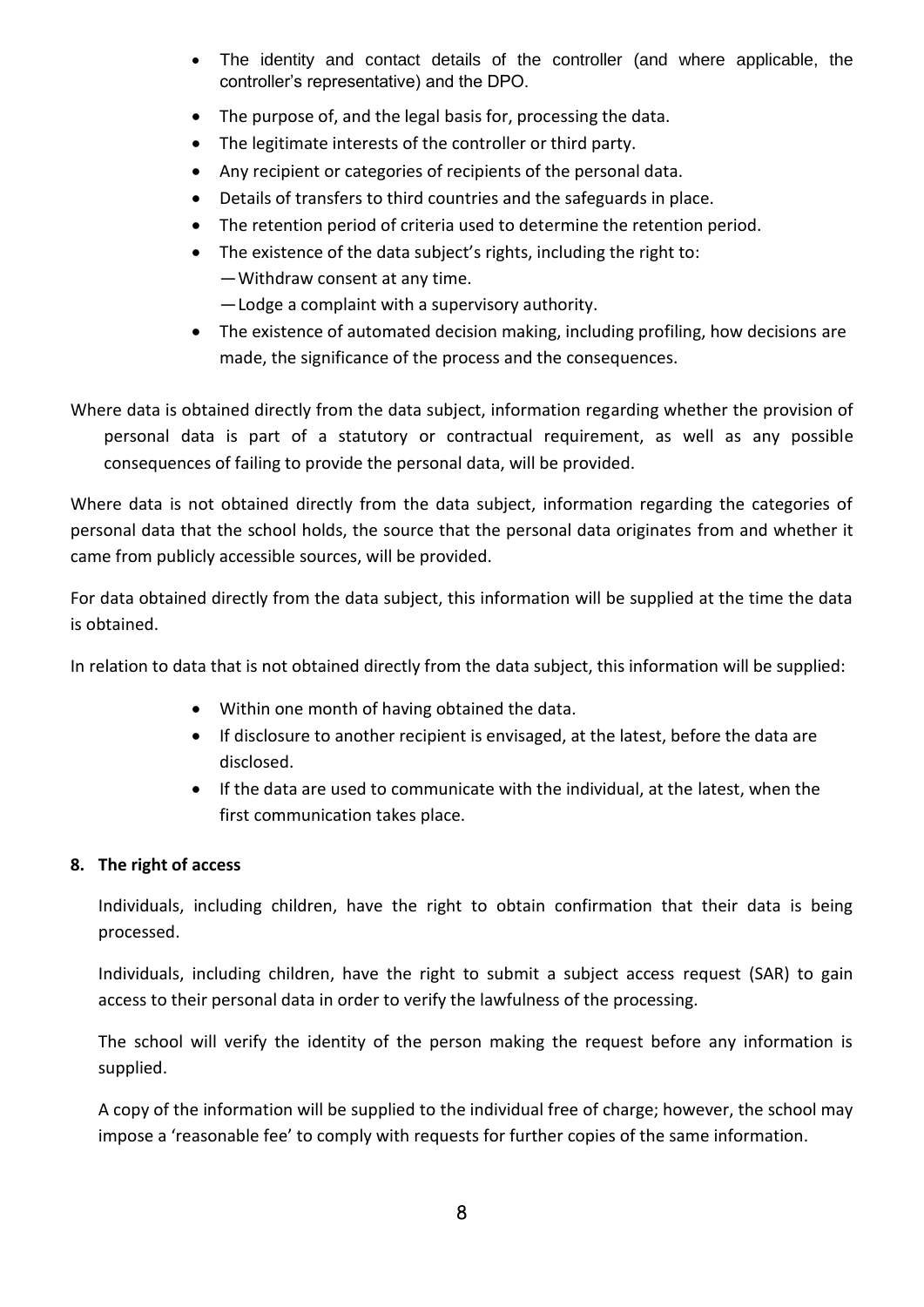Where a SAR has been made electronically, the information will be provided in a commonly used electronic format.

Where a request is manifestly unfounded, excessive or repetitive, a reasonable fee will be charged.

All fees will be based on the administrative cost of providing the information.

All requests will be responded to without delay and at the latest, within one month of receipt.

In the event of numerous or complex requests, the period of compliance will be extended by a further two months. The individual will be informed of this extension, and will receive an explanation of why the extension is necessary, within one month of the receipt of the request.

Where a request is manifestly unfounded or excessive, the school holds the right to refuse to respond to the request. The individual will be informed of this decision and the reasoning behind it, as well as their right to complain to the supervisory authority and to a judicial remedy, within one month of the refusal.

In the event that a large quantity of information is being processed about an individual, the school will ask the individual to specify the information the request is in relation to.

### **9. The right to rectification**

Individuals, including children, are entitled to have any inaccurate or incomplete personal data rectified.

Where the personal data in question has been disclosed to third parties, the school will inform them of the rectification where possible.

Where appropriate, the school will inform the individual about the third parties that the data has been disclosed to.

Requests for rectification will be responded to within one month; this will be extended by two months where the request for rectification is complex.

Where no action is being taken in response to a request for rectification, the school will explain the reason for this to the individual, and will inform them of their right to complain to the supervisory authority and to a judicial remedy.

### **10. The right to erasure**

Individuals, including children, hold the right to request the deletion or removal of personal data where there is no compelling reason for its continued processing.

Individuals, including children, have the right to erasure in the following circumstances:

- Where the personal data is no longer necessary in relation to the purpose for which it was originally collected/processed
- When the individual withdraws their consent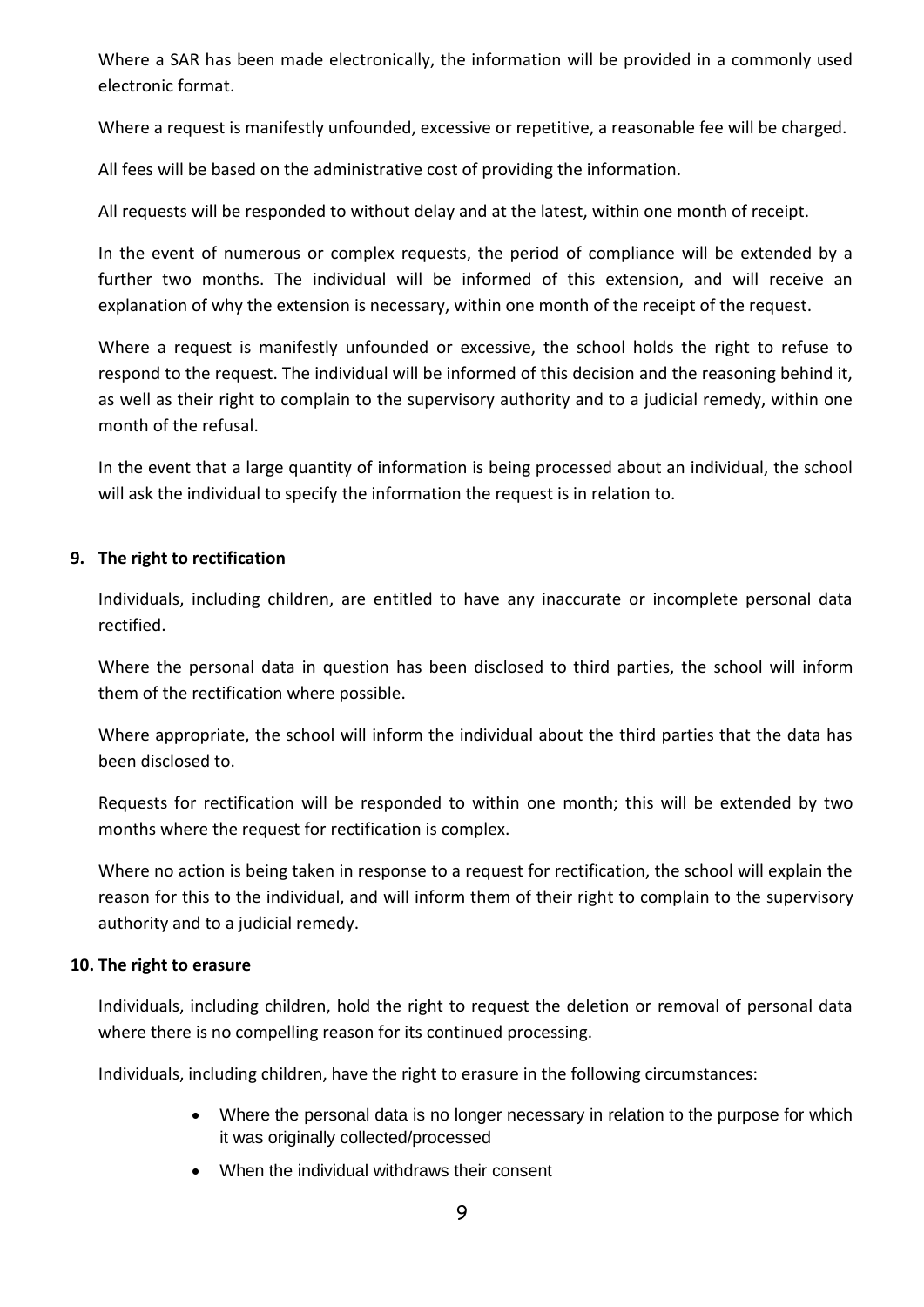- When the individual objects to the processing and there is no overriding legitimate interest for continuing the processing
- The personal data was unlawfully processed
- The personal data is required to be erased in order to comply with a legal obligation
- The personal data is processed in relation to the offer of information society services to a child

The school has the right to refuse a request for erasure where the personal data is being processed for the following reasons:

- To exercise the right of freedom of expression and information
- To comply with a legal obligation for the performance of a public interest task or exercise of official authority
- For public health purposes in the public interest
- For archiving purposes in the public interest, scientific research, historical research or statistical purposes
- The exercise or defence of legal claims

As a child may not fully understand the risks involved in the processing of data when consent is obtained, special attention will be given to existing situations where a child has given consent to processing and they later request erasure of the data, regardless of age at the time of the request.

Where personal data has been disclosed to third parties, they will be informed about the erasure of the personal data, unless it is impossible or involves disproportionate effort to do so.

Where personal data has been made public within an online environment, the school will inform other organisations who process the personal data to erase links to and copies of the personal data in question

# **11. The right to restrict processing**

Individuals, including children, have the right to block or suppress the school's processing of personal data.

In the event that processing is restricted, the school will store the personal data, but not further process it, guaranteeing that just enough information about the individual has been retained to ensure that the restriction is respected in future.

The school will restrict the processing of personal data in the following circumstances:

- Where an individual contests the accuracy of the personal data, processing will be restricted until the school has verified the accuracy of the data
- Where an individual has objected to the processing and the school is considering whether their legitimate grounds override those of the individual
- Where processing is unlawful and the individual opposes erasure and requests restriction instead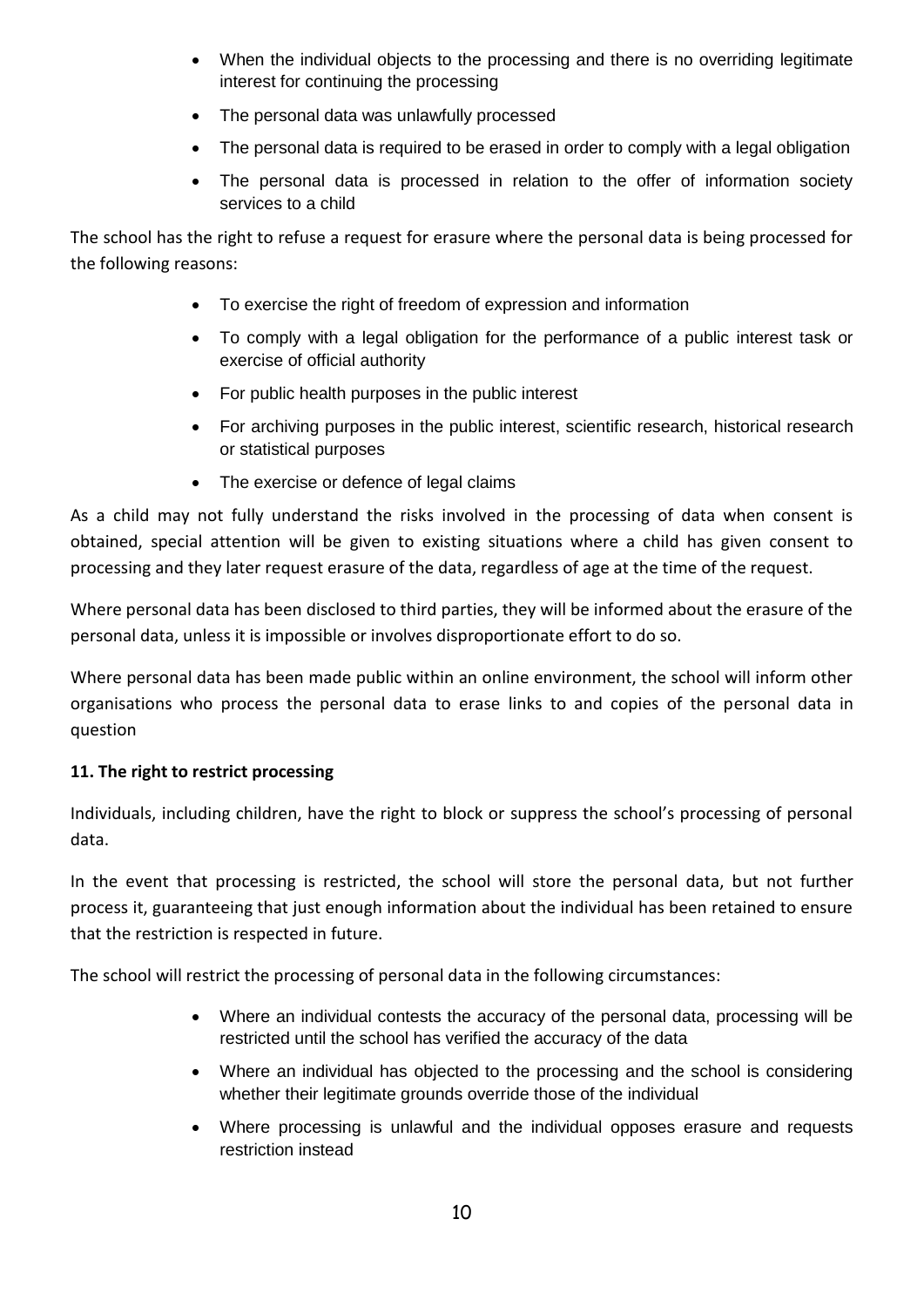Where the school no longer needs the personal data but the individual requires the data to establish, exercise or defend a legal claim

If the personal data in question has been disclosed to third parties, the school will inform them about the restriction on the processing of the personal data, unless it is impossible or involves disproportionate effort to do so.

The school will inform individuals when a restriction on processing has been lifted.

# **12. The right to data portability**

Individuals, including children, have the right to obtain and reuse their personal data for their own purposes across different services.

Personal data can be easily moved, copied or transferred from one IT environment to another in a safe and secure manner, without hindrance to usability.

The right to data portability only applies in the following cases:

- To personal data that an individual has provided to a controller
- Where the processing is based on the individual's consent or for the performance of a contract
- When processing is carried out by automated means

Personal data will be provided in a structured, commonly used and machine-readable form.

The school will provide the information free of charge.

Where feasible, data will be transmitted directly to another organisation at the request of the individual.

The school is not required to adopt or maintain processing systems which are technically compatible with other organisations.

In the event that the personal data concerns more than one individual, the school will consider whether providing the information would prejudice the rights of any other individual.

The school will respond to any requests for portability within one month.

Where the request is complex, or a number of requests have been received, the timeframe can be extended by two months, ensuring that the individual is informed of the extension and the reasoning behind it within one month of the receipt of the request.

Where no action is being taken in response to a request, the school will, without delay and at the latest within one month, explain to the individual the reason for this and will inform them of their right to complain to the supervisory authority and to a judicial remedy.

# **13. The right to object**

The school will inform individuals, including children, of their right to object at the first point of communication, and this information will be outlined in the privacy notice and explicitly brought to the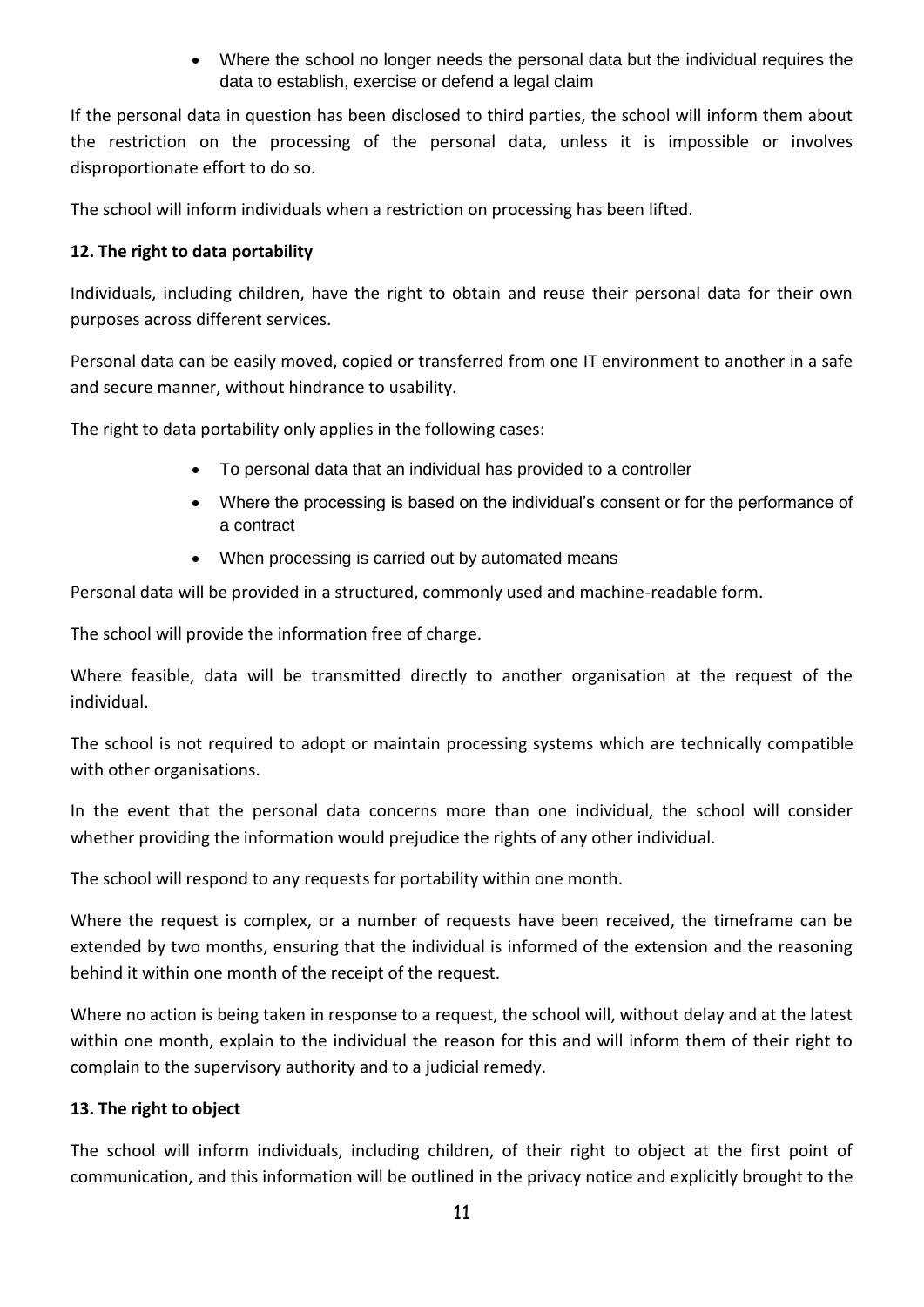attention of the data subject, ensuring that it is presented clearly and separately from any other information.

Individuals, including children, have the right to object to the following:

- Processing based on legitimate interests or the performance of a task in the public interest
- Direct marketing
- Processing for purposes of scientific or historical research and statistics.

Where personal data is processed for the performance of a legal task or legitimate interests:

- An individual's grounds for objecting must relate to his or her particular situation.
- The school will stop processing the individual's personal data unless the processing is for the establishment, exercise or defence of legal claims, or, where the school can demonstrate compelling legitimate grounds for the processing, which override the interests, rights and freedoms of the individual.

Where personal data is processed for direct marketing purposes:

- The school will stop processing personal data for direct marketing purposes as soon as an objection is received.
- The school cannot refuse an individual's objection regarding data that is being processed for direct marketing purposes.

Where personal data is processed for research purposes:

- The individual must have grounds relating to their particular situation in order to exercise their right to object.
- Where the processing of personal data is necessary for the performance of a public interest task, the school is not required to comply with an objection to the processing of the data.

Where the processing activity is outlined above, but is carried out online, the school will offer a method for individuals to object online.

## **14. Automated decision making and profiling**

Individuals have the right not to be subject to a decision when:

- It is based on automated processing, e.g. profiling.
- It produces a legal effect or a similarly significant effect on the individual.

The school will take steps to ensure that individuals are able to obtain human intervention, express their point of view, and obtain an explanation of the decision and challenge it.

When automatically processing personal data for profiling purposes, the school will ensure that the appropriate safeguards are in place, including:

- Ensuring processing is fair and transparent by providing meaningful information about the logic involved, as well as the significance and the predicted impact.
- Using appropriate mathematical or statistical procedures.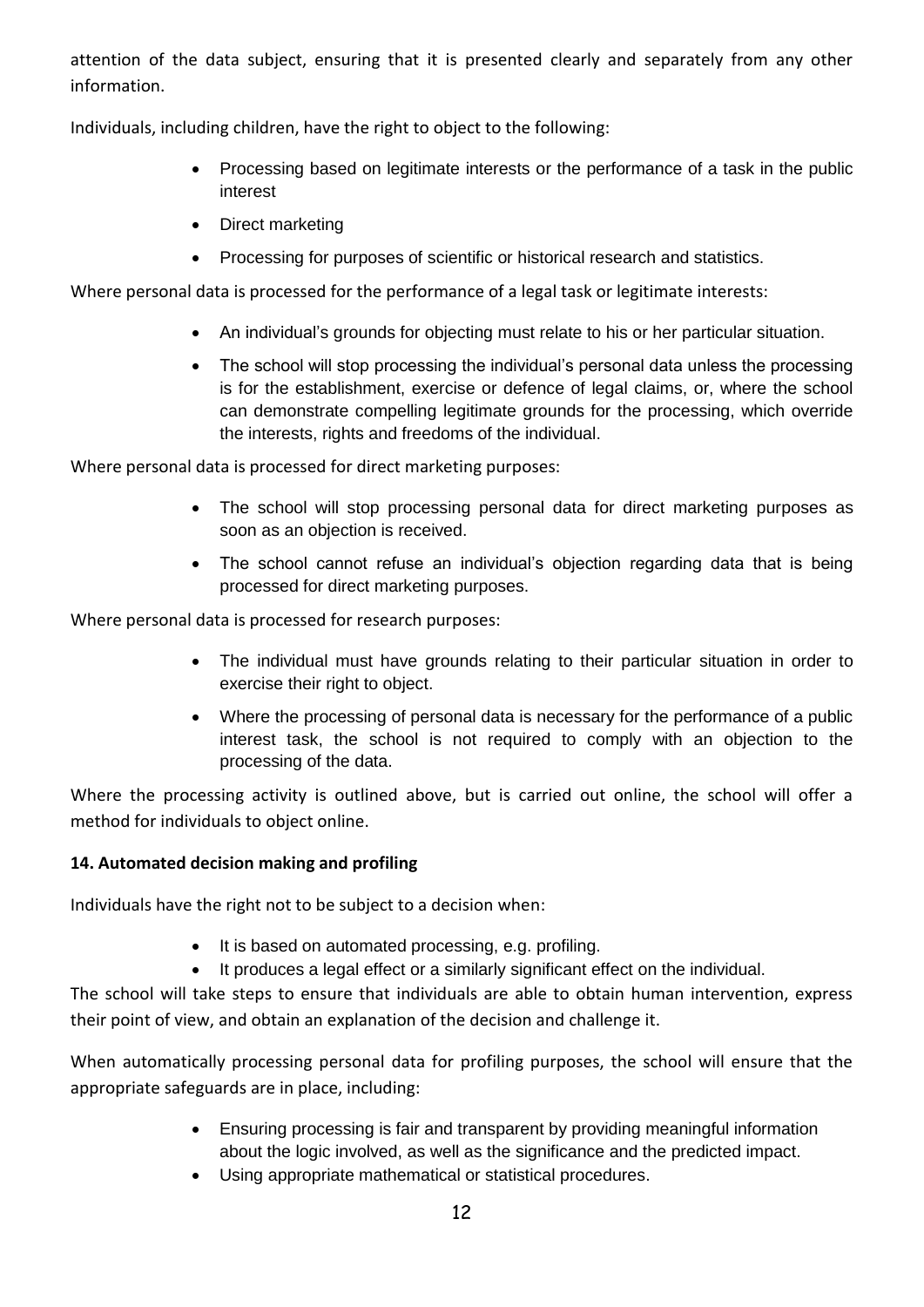- Implementing appropriate technical and organisational measures to enable inaccuracies to be corrected and minimise the risk of errors.
- Securing personal data in a way that is proportionate to the risk to the interests and rights of the individual and prevents discriminatory effects.

Automated decisions must not concern a child or be based on the processing of sensitive data, unless:

- The school has the explicit consent of the individual.
- The processing is necessary for reasons of substantial public interest on the basis of Union/Member State law.

## **15.Data protection by design and default**

The school will act in accordance with the UK GDPR by adopting a data protection by design and default approach and implementing technical and organisational measures which demonstrate how the school has considered and integrated data protection into all aspects of processing activities. In line with the data protection by default approach, the school will ensure that only data that is necessary to achieve its specific purpose will be processed.

The school will implement a data protection by design and default approach by using a number of methods, including, but not limited to:

- Considering data protection issues as part of the design and implementation of systems, services and practices.
- Making data protection an essential component of the core functionality of processing systems and services.
- Automatically protecting personal data in school ICT systems.
- Implementing basic technical measures within the school network and ICT systems to ensure data is kept secure.
- Promoting the identity of the DPO as a point of contact.
- Ensuring that documents are written in plain language so individuals can easily understand what is being done with personal data.

## **16. Data breaches**

The term 'personal data breach' refers to a breach of security which has led to the destruction, loss, alteration, unauthorised disclosure of, or access to, personal data.

The headteacher will ensure that all staff members are made aware of, and understand, what constitutes a data breach as part of their CPD training.

Where a breach is likely to result in a risk to the rights and freedoms of individuals, the relevant supervisory authority will be informed.

All notifiable breaches will be reported to the relevant supervisory authority within 72 hours of the school becoming aware of it.

The risk of the breach having a detrimental effect on the individual, and the need to notify the relevant supervisory authority, will be assessed on a case-by-case basis.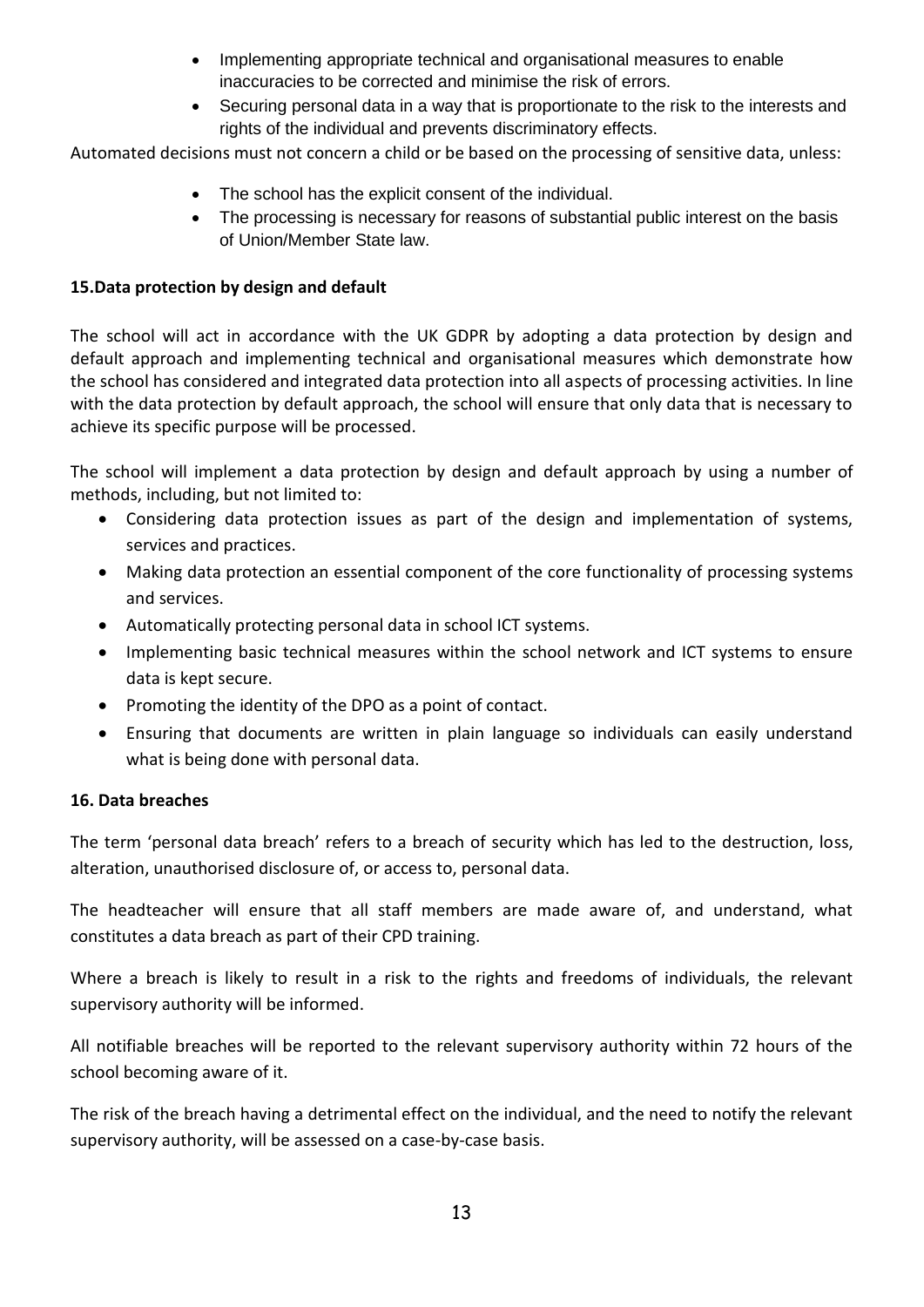In the event that a breach is likely to result in a high risk to the rights and freedoms of an individual, the school will notify those concerned directly.

A 'high risk' breach means that the threshold for notifying the individual is higher than that for notifying the relevant supervisory authority.

In the event that a breach is sufficiently serious, the public will be notified without undue delay.

Effective and robust breach detection, investigation and internal reporting procedures are in place at the school, which facilitate decision-making in relation to whether the relevant supervisory authority or the public need to be notified.

Within a breach notification, the following information will be outlined:

- The nature of the personal data breach, including the categories and approximate number of individuals and records concerned
- The name and contact details of the DPO
- An explanation of the likely consequences of the personal data breach
- A description of the proposed measures to be taken to deal with the personal data breach
- Where appropriate, a description of the measures taken to mitigate any possible adverse effects

Failure to report a breach when required to do so may result in a fine, as well as a fine for the breach itself.

## **17. Data security**

Confidential paper records will be kept in a locked filing cabinet, drawer or safe, with restricted access, and will not be left unattended or in clear view anywhere with general access.

Digital data is coded, encrypted or password-protected, both on a local hard drive and on a network drive that is regularly backed up off-site. Where digital data is saved on removable storage or a portable device, the device will be kept in a locked filing cabinet, drawer or safe when not in use.

Memory sticks will not be used to hold personal information unless they are password-protected and fully encrypted. All electronic devices are password-protected to protect the information on the device in case of theft. Where possible, the school enables electronic devices to allow the remote blocking or deletion of data in case of theft.

Where possible, staff and governors will not use their personal laptops or computers for school purposes. All necessary members of staff are provided with their own secure login and password, and every computer regularly prompts users to change their password.

If staff and governors need to use their personal laptops for school purposes, particularly if they are working from home, they will bring their device into school before using it for work to ensure the appropriate software can be downloaded and information encrypted.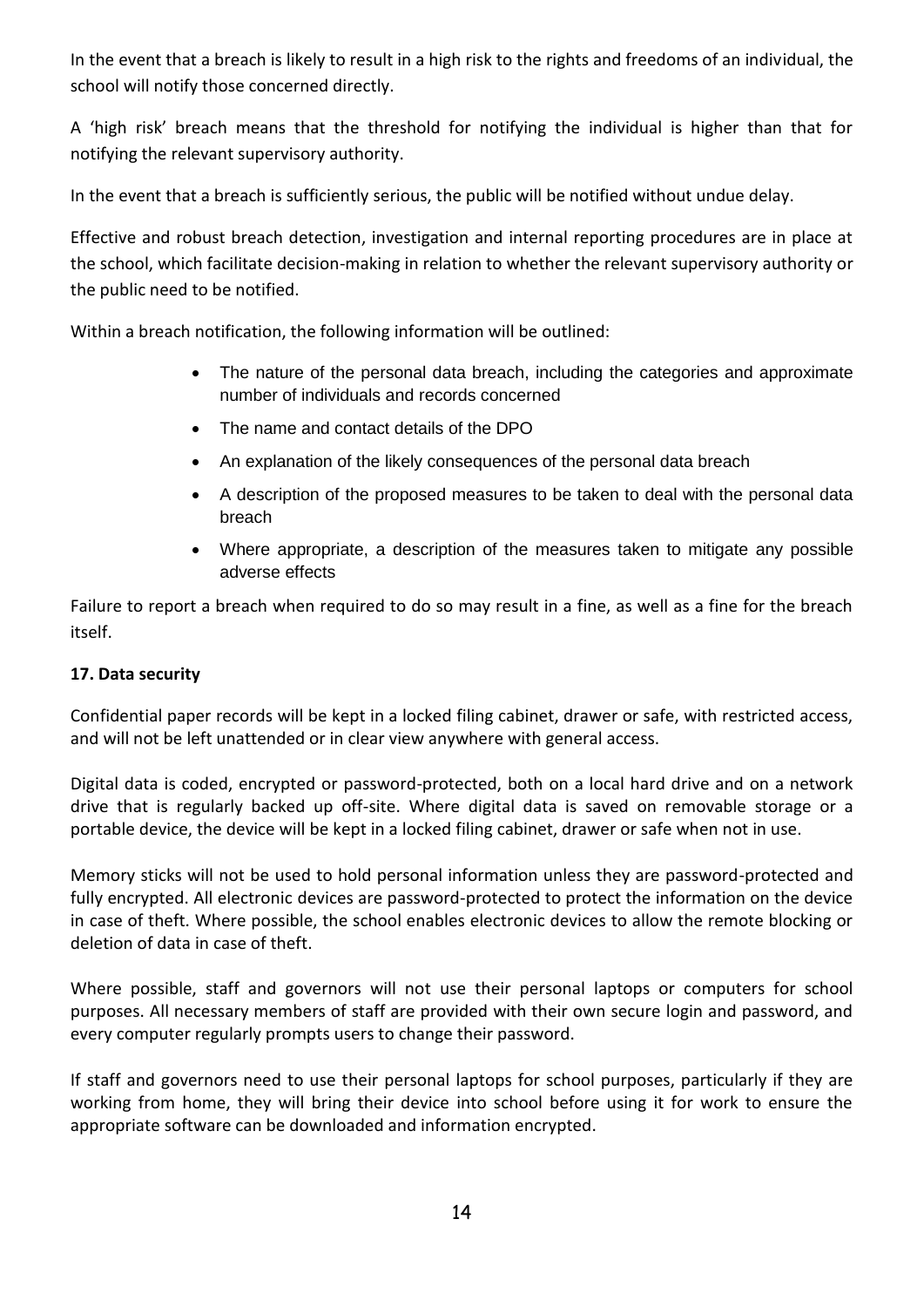Emails containing sensitive or confidential information are password-protected if there are unsecure servers between the sender and the recipient. Circular emails to parents are sent blind carbon copy (bcc), so email addresses are not disclosed to other recipients. When sending confidential information staff will always check that the recipient is correct before sending.

Before sharing data, all staff members will ensure:

- They are allowed to share it.
- That adequate security is in place to protect it.
- Who will receive the data has been outlined in a privacy notice.

Where personal information that could be considered private or confidential is taken off the premises, either in electronic or paper format, staff will take extra care to follow the same procedures for security, e.g. keeping devices under lock and key. The person taking the information from the school premises accepts full responsibility for the security of the data.

Under no circumstances are visitors allowed access to confidential or personal information. Visitors to areas of the school containing sensitive information are supervised at all times.

The physical security of the school's buildings and storage systems, and access to them, is reviewed on a termly basis. If an increased risk in vandalism, burglary or theft is identified, extra measures to secure data storage will be put in place.

The school will regularly test, assess and evaluate the effectiveness of any and all measures in place for data security.

The school takes its duties under the UK GDPR seriously and any unauthorised disclosure may result in disciplinary action. The SBM is responsible for continuity and recovery measures are in place to ensure the security of protected data.

When disposing of data, paper documents will be shredded and digital storage devices will be physically destroyed when they are no longer required. ICT assets will be disposed of in accordance with the ICO's guidance on the disposal of ICT assets.

The school holds the right to take the necessary disciplinary action against a staff member if they believe them to be in breach of the above security measures.

## **18.Safeguarding**

The school understands that the UK GDPR does not prevent or limit the sharing of information for the purposes of keeping children safe.

The school will ensure that information pertinent to identify, assess and respond to risks or concerns about the safety of a child is shared with the relevant individuals or agencies proactively and as soon as is reasonably possible. Where there is doubt over whether safeguarding information is to be shared, especially with other agencies, the DSL will ensure that they record the following information:

- Whether data was shared
- What data was shared
- With whom data was shared
- For what reason data was shared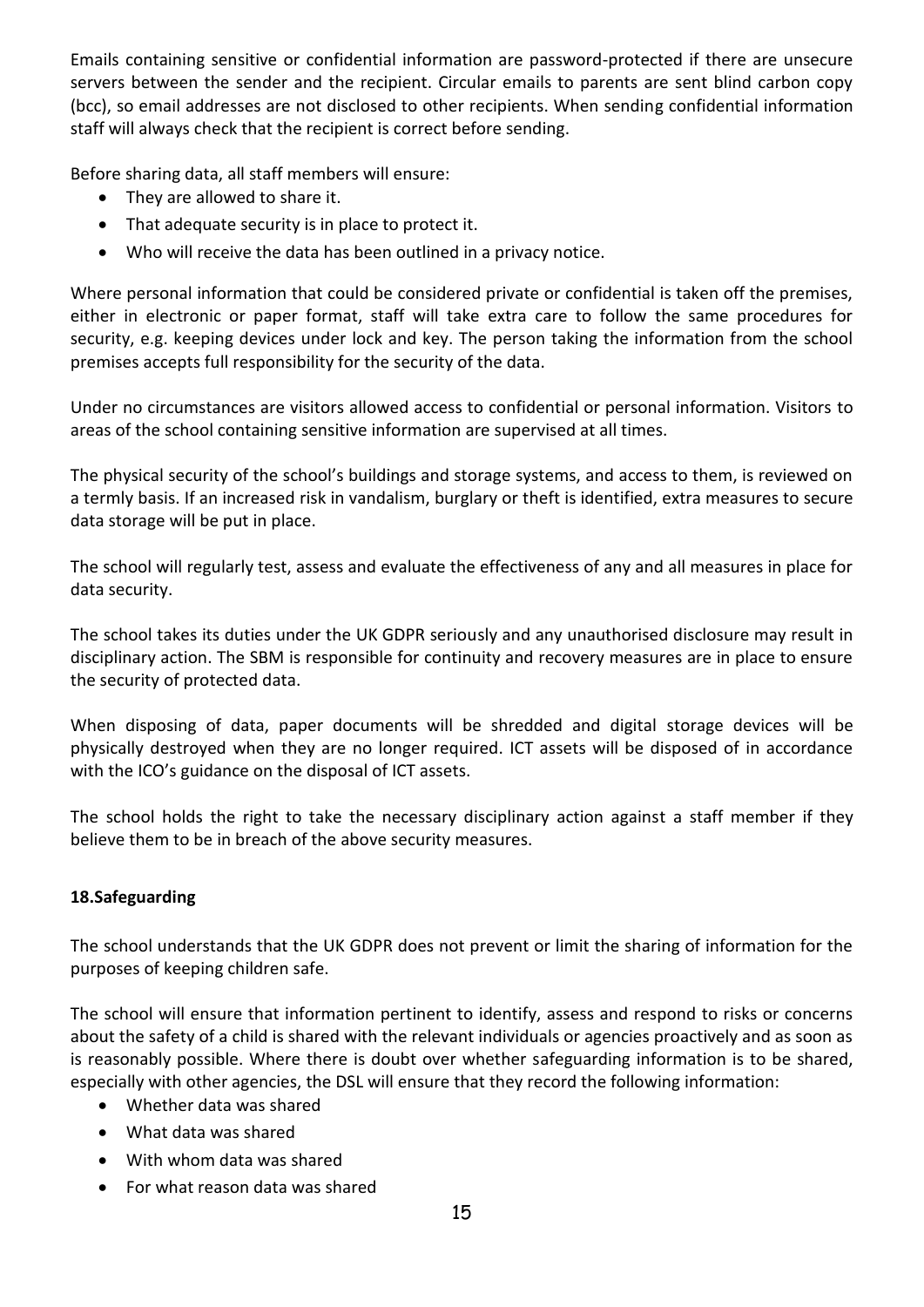- Where a decision has been made not to seek consent from the data subject or their parent
- The reason that consent has not been sought, where appropriate

The school will aim to gain consent to share information where appropriate; however, will not endeavour to gain consent if to do so would place a child at risk. The school will manage all instances of data sharing for the purposes of keeping a child safe in line with the Child Protection and Safeguarding Policy.

## **19.CCTV and photography**

The school understands that recording images of identifiable individuals constitutes as processing personal information, so it is done in line with data protection principles.

The school notifies all pupils, staff and visitors of the purpose for collecting CCTV images via notice boards, letters and email. Cameras are only placed where they do not intrude on anyone's privacy and are necessary to fulfil their purpose. All CCTV footage will be kept for six months for security purposes; the SBM is responsible for keeping the records secure and allowing access.

Before the school is able to obtain the data of pupils or staff, it is required to give notification and obtain consent for this Special Category Data due to additional requirements for processing such data under the Protection of Freedoms Act 2012.

The school will always indicate its intentions for taking photographs of pupils and will retrieve permission before publishing them. If the school wishes to use images or video footage of pupils in a publication, such as the school website, prospectus, or recordings of school plays, written permission will be sought for the particular usage from the parent of the pupil. Precautions, as outlined in the Photography Policy, are taken when publishing photographs of pupils, in print, video or on the school website.

Images captured by individuals for recreational or personal purposes, and videos made by parents for family use, are exempt from the UK GDPR.

Parents and others attending school events are able to take photographs and videos of those events as long as they are for domestic purposes only. Photographs or videos being used for any other purpose are prohibited to be taken by parents or visitors to the school.

The school asks that parents and others do not post any images or videos which include any child other than their own child(ren) on any social media or otherwise publish those images or videos.

### **20. Data retention**

Data will not be kept for longer than is necessary.

Unrequired data will be deleted as soon as practicable.

Some educational records relating to former pupils or employees of the school may be kept for an extended period for legal reasons, but also to enable the provision of references or academic transcripts.